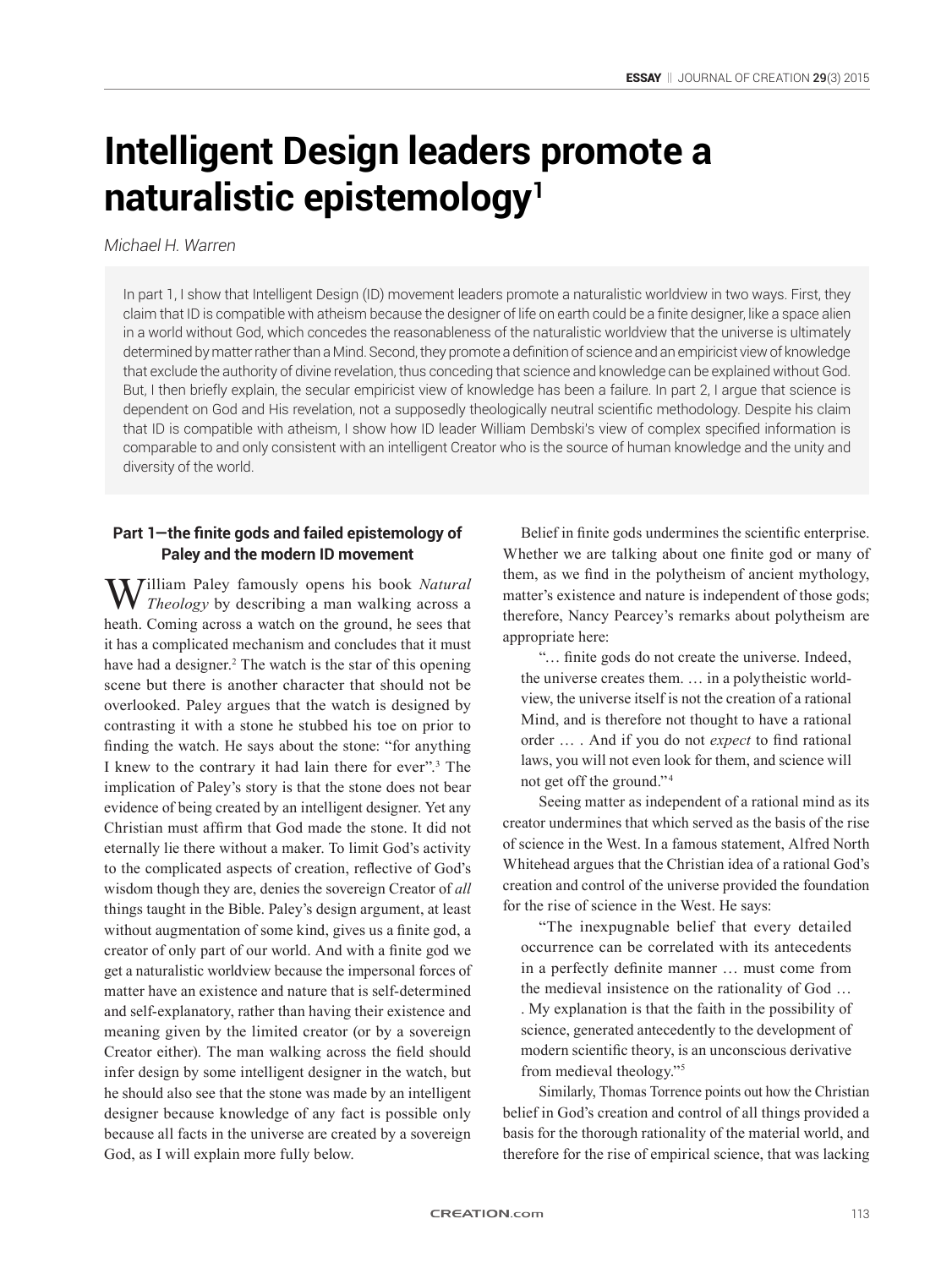in the dualistic views of ancient Greek philosophy and other ancient religions/philosophies:

"Christian belief in the goodness and integrity of the physical universe … played an incalculable part in transforming the ancient worldview. It destroyed the Platonic and Aristotelian idea that matter is, if not evil, the raw material of corruption and unreality and the source of disorder in the universe, and it also ruled entirely out of consideration the pessimistic views of nature that emanated from the dualistic sects such as the Manichaeans and the Gnostics, thereby emancipating the material reality of the universe for serious scientific attention."<sup>6</sup>

Defeating naturalism, but welcoming atheism into ID's big tent?

Phillip Johnson, William Dembski and other leaders in the ID movement say that the strategy of ID is to attack the assumption of naturalism in the scientific community.<sup>7</sup> Yet, Dembski says: "The intelligent design movement is linked both conceptually and historically to British natural theology." 8 As we just saw with Paley's analogy of the stone and the watch, the design argument can be stated in a way that implicitly affirms the naturalistic worldview.

So we must ask, do the ID leaders escape the problem of Paley's design argument? Unfortunately not. Despite their stated goal of undermining naturalism, they explicitly affirm the possibility of a finite god. Their attempted *neutrality* on whether the intelligence that designed life on earth is finite or infinite, we will see, is actually a *negation* of the infinite view of God held by Christians and is an implicit affirmation of the naturalistic worldview.

In an ode to Johnson's leadership in the ID movement, Dembski writes: "The ID movement is a big tent and all are welcome. Even agnostics and atheists are not in principle excluded … . I've seen intelligent design embraced by Jews, Muslims, Hindus, Buddhists, agnostics and even atheists."9 And in another book he writes:

"But the designer is also compatible with the watchmaker-God of the deists, the demiurge of Plato's Timaeus and the divine reason (i.e. *logos spermatikos*) of the ancient Stoics. One can even take an agnostic view about the designer, treating specified complexity as a brute unexplainable fact. Unlike scientific creationism, intelligent design does not prejudge such questions as *Who is the designer?* or *How does the designer go about designing and building things* [emphasis in original]?"<sup>10</sup>

This raises some questions. If atheists can embrace ID, how is this defeating naturalism? If atheists can embrace ID, why should Christian apologists use it to argue against atheism? If belief in a rational God that created all things is the historical foundation of science, why do ID advocates see themselves as being scientific by being non-committal to the existence of God? By allowing for finite intelligence as the ultimate source of information, the ID leaders are conceding that an ultimately non-rational world, controlled completely by impersonal, material forces, can account for the existence of those finite intelligences that created life on earth. They are conceding to the reasonableness of the naturalistic worldview. Atheistic evolutionists like Francis Crick, Carl Sagan, and Richard Dawkins say that aliens could have created life on another planet, which was then transported to earth.11 Dembski would require a greater involvement of the space aliens in the creation of life on



**Figure 1.** Christian worldview vs naturalistic worldview [Christian-v-Naturalistic-di.jpg]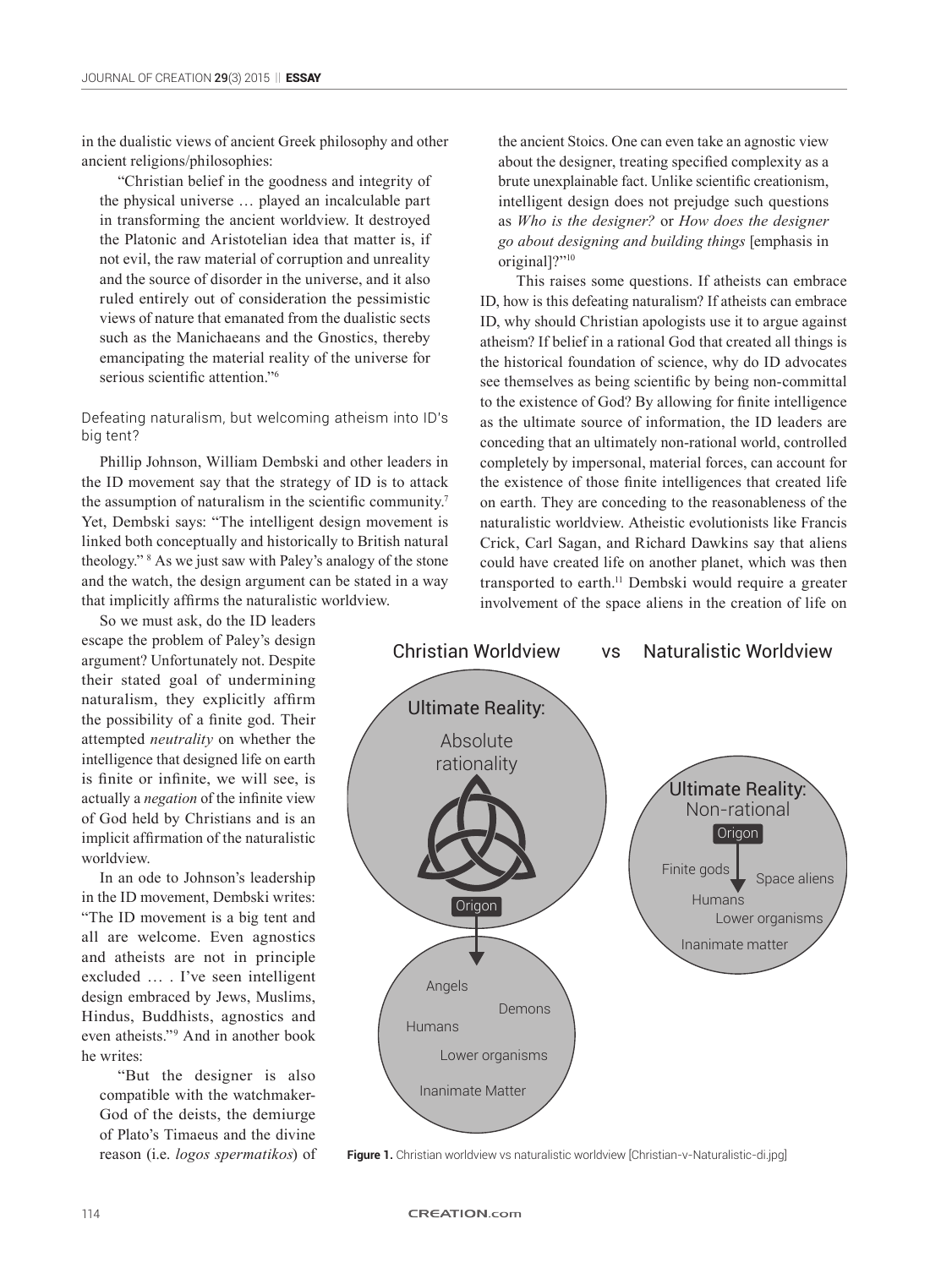earth but Dembski's big-tent view of ID is basically the same worldview as those atheists.

Biblically, we should remember that "the God" (*ton theon*—Romans 1:21), not Plato's demiurge or the Stoic *logos*, has been "clearly perceived, ever since the creation of the world, in the things that have been made. So they are without excuse" (Romans 1:20). *If you don't find "the God", an eternal, sovereign Creator, in your study of creation, then you're doing something wrong.* In one chapter in his book *Intelligent Design*, Dembski puts aside his deference to finite gods and considers the implications for ID in terms of the Christian worldview. In this chapter he says, quite rightly: "Naturalism is idolatry by another name. We need at all costs to resist naturalistic construals of *logos* (whether *Logos* with a capital *L* or *logos* with a small *l*)."12 But, in that case, the ID tent is not big enough to accept naturalistic *logoi*, like Stoicism, Plato's demiurge, and space aliens.

### ID leaders define science as empiricism that excludes God and the Bible

The ID leaders also concede to the naturalistic worldview in terms of their definition of science. Dembski says: "Scientific creationism's reliance on narrowly held prior assumptions undercuts its status as a scientific theory. Intelligent design's reliance on widely accepted scientific principles, on the other hand, ensures its legitimacy as a scientific theory."<sup>13</sup> He says that scientific creationism's narrowly held, unscientific prior assumptions include "a Creator who originates the world and all its materials".13 So once again, how is ID defeating naturalism if it can explain the universe without a Creator?

Dembski says that ID is scientific because it relies on "widely accepted scientific principles." Likewise, Stephen Meyer argues for the "methodological equivalence" between ID and naturalistic evolution.14 This simply allows sinful men to vote to kick God out of science. The ID advocates have chosen to sit in the seat of scoffers (Psalms 1:1) by sharing that same contempt towards creationists that atheistic evolutionists do. Truth is not determined by majority vote, even a majority vote among scientists, especially in a godless age such as ours in which the majority of the scientific community pride themselves on their godlessness. As I'll explain more fully below, certain widely accepted principles seen as inseparable from science exclude the Christian worldview and actually undermine the possibility of science, so these widely held principles should be rejected by all rational, scientifically minded people.

Dembski claims that science excludes a Creator by definition: "More than rearranging a pre-existing universe, creation originates the universe itself. Consequently creation lies beyond the remit of science."15 But this is just begging the question of naturalism, at least a methodological naturalism. The only intelligent designer that this definition allows into science is a finite intelligence within the universe. Why should Dembski define science to exclude the Creator? What if a transcendent Creator is exactly what is needed to explain design? If so, Dembski's definition of science prevents scientists from offering the true explanation for nature and prohibits them from giving God the glory due to His name.

Likewise, Meyer writes: "ID is not based on religion, but on scientific discoveries and our experience of cause and effect, the basis of all scientific reasoning about the past. Unlike creationism, ID is an inference from biological data."16 Meyer equates secular empiricism with science. He is accepting a naturalistic theory of knowledge. What if empirical knowledge of cause and effect requires the God who speaks in the Bible? How can any Christian say that God is not allowed to speak authoritatively on scientific issues? God created the world. He is all-knowing. How can any *Christian* say that we can ignore God if He gives us knowledge about His creation? Johnson, Dembski, and Meyer identify themselves as Christians. To put it bluntly, *who do they think they are to tell God to shut up and butt out of science?* A god who cannot communicate to man about history and the material world is a "speechless idol" (Habakkuk 2:18), not the Maker of heaven and earth "who teaches man knowledge" (Psalms 94:10). The mute god would be a finite god, leaving impersonal matter as an ultimate, self-existent force in the universe; so once again ID advocates leave us with a naturalistic worldview.

Aside from the theological problems, Dembski and Meyer's definition of science faces the problem that philosophers of science have failed to establish a line of demarcation between science and religion. Inconsistently, Meyer argues against the naturalistic critics of ID by noting that the attempt to find a line of demarcation between science and religion has been a spectacular failure, $14$  yet he and Dembski invoke a demarcation rule to exclude God and the Bible.

### The bankrupt epistemology of secular empiricism

The failure of the demarcation criterion between science and religion is part of the general failure of secular epistemology. We have seen that the ID leaders appeal to both (at least when it is convenient), so unless they are going to offer something better than what the best secular philosophers have attempted, which they have not, their view of scientific epistemology must be considered a failure as well. The ID leaders are standing on sinking sand to rely on bankrupt, secular epistemology to defend ID. *By keeping the sovereign God of Scripture out of science, ID leaders put themselves in the position of denying a source of rational unity that extends to all the particular facts of experience,*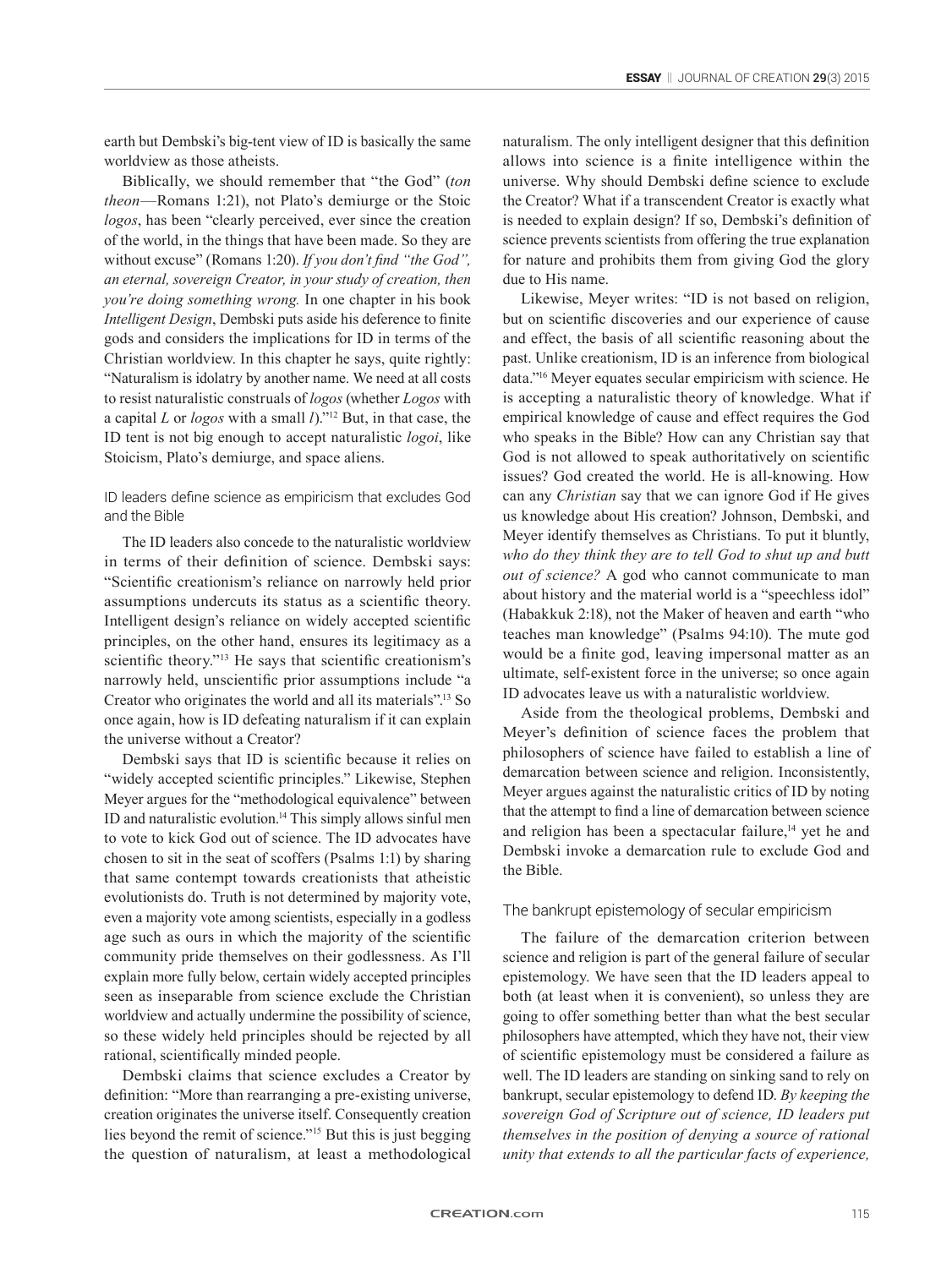*which puts them in the indefensible epistemological position of explaining how particular facts without unity between them can be intelligible.* A brief review of why secular empiricism fails to provide a basis for science will highlight the problem that the ID leaders face in their opposition to bringing God and the Bible into science. The current status of secular epistemology, particularly secular empiricism, is captured by twentieth-century philosopher Bertrand Russell's denial that we can know anything whatsoever:

"That scientific inference requires, for its validity, principles which experience cannot even render probable is, I believe, an inescapable conclusion from the logic of probability … . To ask, therefore, whether we 'know' the postulates of scientific inference is not so definite as it seems … . In the sense in which 'no' is the right answer we know nothing whatsoever, and 'knowledge' in this sense is a delusive vision. The perplexities of philosophers are due, in a large measure, to their unwillingness to awaken from this blissful dream."17

Russell came to recognize that naturalistic empiricism provides no basis for saying that there is a world at all:

"Academic philosophers, ever since the time of Parmenides, have believed that the world is a unity … . The most fundamental of my intellectual beliefs is that this is rubbish. I think the universe is all spots and jumps, without any unity, without continuity, without coherence or orderliness or any of the other properties that governesses love. Indeed, there is little but prejudice and habit to be said for the view that there is a world at all."18

We can go back to David Hume to understand the *reductio ad absurdum* of attempts to justify causation and scientific knowledge on the basis of naturalistic empiricism. Hume saw that with sense impressions as the basis of all knowledge, there is no unity to the world. Nothing can be said to exist but the discrete moment. That a sequence of perceptions reflects a cause-and-effect relationship between external objects cannot be known from experience. Any *necessity* that might connect external objects that are perceived is not itself a perception, so the assumption of cause-and-effect necessity in the interaction of external objects is unwarranted. Abstract concepts like laws and logic are applied by the human mind to perceptions but they themselves are not perceptions. They all involve continuity over time but bare experience gives us nothing but the discrete moment. Since we have no experience of the future, experience itself provides no basis for believing that the future will be anything like the past. When "we form any conclusion beyond those past instances, of which we have had experience", Hume says, using his theory of strict empiricism, our reasoning has "no just foundation".<sup>19</sup>

Even the concept of the self is undermined by strict empiricism since there is no one perception that lasts as long as the self allegedly does. When he sleeps, Hume says that he "may truly be said not to exist".<sup>20</sup> With no permanence to the self, knowledge and memory of the past, including one's own past existence, is inconsistent with the claim that all knowledge is through sense experience. Hume was logically rigorous in reasoning from his assumptions, but this led him to an absurd conclusion. On the basis of Hume's empiricism, we can have knowledge of neither the external world nor our inner selves, neither the past nor the future. Hume's view of knowledge does not allow for laws of logic, laws of nature, or repeatability of experiments.

Hume resorted to custom and habit as explanations for our belief in the regularity of nature, $21$  but custom and habit themselves presuppose continuity over time, and discrete experience can provide no basis for continuity over time.22 Hume lamented that the "cold, and strain'd, and ridiculous" conclusions of his philosophical reasoning gave him "philosophical melancholy and delirium".<sup>23</sup> A history of secular epistemology since Hume would be instructive, although space does not allow it.<sup>24</sup> Nevertheless, Bertrand Russell's statements from the mid-twentieth century quoted above, that there is no basis for saying that the world has unity or even that the world exists at all, indicate that the problems with secular empiricism that Hume uncovered have not been overcome since then.

#### **Part 2—an explicitly Christian theory of knowledge**

The ID leaders provide no solution to the failure of secular philosophy of knowledge. Indeed, they join themselves to the failed epistemology of the secularists in order to gain their favour. Even if they wanted to, ID advocates can never conclude with the existence of the sovereign Creator of the Bible by combining evidence for design with the epistemology of naturalistic empiricism. The way out of the problem is the assumption of the creationists that the ID advocates reject: metaphysical and methodological theism, recognizing that science is dependent on God and His revelation, rather than trying to reason from a supposedly theologically neutral scientific methodology. Although this approach is a rejection of Dembski's theological minimalism that he calls "mere creation", it achieves one of the goals of his doctrine of "mere creation", which is: "A sustained theological investigation that connects the intelligence inferred by intelligent design with the God of Scripture and therewith formulates a coherent theology of nature."25 Hopefully this essay will further this goal of his.

The solution to the modern crises of justifying knowledge and rationality is the Transcendental Argument for the existence of God (or TAG) formulated by Cornelius Van Til.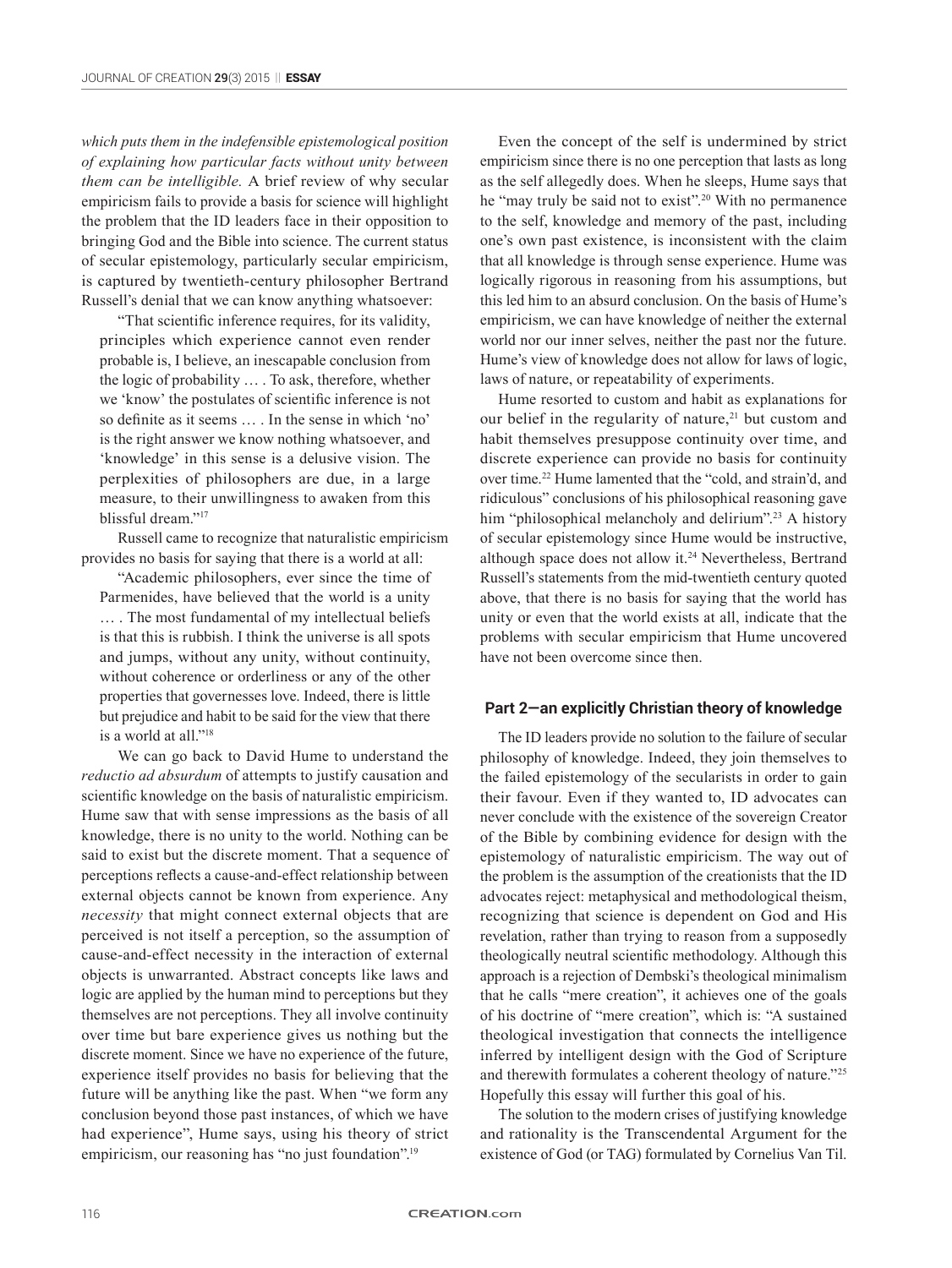

**Figure 2.** Christian vs non-Christian view of unity and diversity

TAG is an explicitly theistic theory of knowledge, or you might call it theory of fact; therefore it applies to all facts in the world, whether stones or watches. The argument is that the existence of God, an absolute God who is the source of all that exists, necessarily exists in order for knowledge to be possible. Van Til defines an absolute God, which he also calls a "concrete universal" God, as one who is the source of both the diversity of all the particular facts of the world and the unity of the concepts that apply to them. Unity and diversity must be eternally related to each other in the mind of God, because:

- 1. "An abstract diversity is chaos, which is irrational.
- 2. An abstract unity is a pure emptiness, which cannot be an object of thought either.
- 3. The two irrational principles cannot be combined to produce a rational world, where human knowledge, intelligible experience, etc. are possible."26

Compare Van Til's approach to Dembski's description of Complex Specified Information (CSI):

"(1) Chance generates contingency, but not complex specified information. (2) Laws … generate neither contingency nor information, much less complex specified information. (3) … no chance-law combination is going to generate information either. After all, laws can transmit only the CSI they are given, and whatever chance gives to a law is not CSI. Ergo, chance and laws working in tandem cannot generate information."27

They both recognize that information cannot be the product of combining chance and law. Just as Van Til affirms that knowledge must be eternal because knowledge can only come from knowledge, Dembski affirms: "Information is *sui generis*. Only information begets information."28 Therefore information must be *eternal* according to Dembski's reasoning. Information requires both order and diversity, or "specified complexity" as Dembski calls it, and he recognizes that merely adding chance and law cannot produce specified complexity.

Van Til's phrase that closely parallels Dembski's specified complexity is "concrete universal"29 (see table 1). Van Til argues that a concrete universal God is necessary for the possibility of intelligible experience. This means that the unity of experience (i.e. the 'universal') and the diversity of experience (i.e. the 'concrete') must be eternally related to each other. He notes: "Every intellectual effort deals with facts in relations and with relations in facts."30 As postmodernists have put it,

all facts are interpreted facts.31 Facts unrelated to concepts and concepts without content (unrelated to particular facts) are both meaningless, and the two meaningless notions cannot combine to create knowledge. Every particular fact and every universal that applies to every fact are eternally related to each other in the mind of God. Knowledge can only come from knowledge. Human knowledge must be "receptively reconstructive" of God's original knowledge; humans are not originally constructive of knowledge as the atheists contend. 32 Humans are made in the image of God, thus our knowledge is a reflection of God's knowledge, meaning that human knowledge can be true but not exhaustive like  $God's.<sup>33</sup>$ 

The difference between Dembski and Van Til here is that Dembski is addressing the narrower topic of information, which applies to a watch but not a stone. Van Til is addressing the broader topic of intelligibility, which applies to any fact, whether a watch or a stone. However, Dembski touches on the issue of intelligibility in his aforementioned chapter where he drops his idolatrous praises of finite gods and sees something of the necessity of the biblical view of God for the possibility of science. He makes this observation that is in harmony with Van Til's philosophy:

"God, in speaking the divine *Logos*, not only creates the world but also renders it intelligible … . Einstein claimed: 'The most incomprehensible thing about the world is that it is comprehensible.' This statement, so widely regarded as a profound insight, is actually a sad commentary on naturalism. Within naturalism the intelligibility of the world must always remain a mystery. Within theism, on the other hand, anything

**Table 1.** Comparison between God's rational nature, per Van Til, and information, per Dembski

|         | <b>Plurality</b>         | <b>Unity</b> |                         |
|---------|--------------------------|--------------|-------------------------|
| Van Til | Concrete Universal (God) |              |                         |
|         | Dembski Complex          |              | Specified (Information) |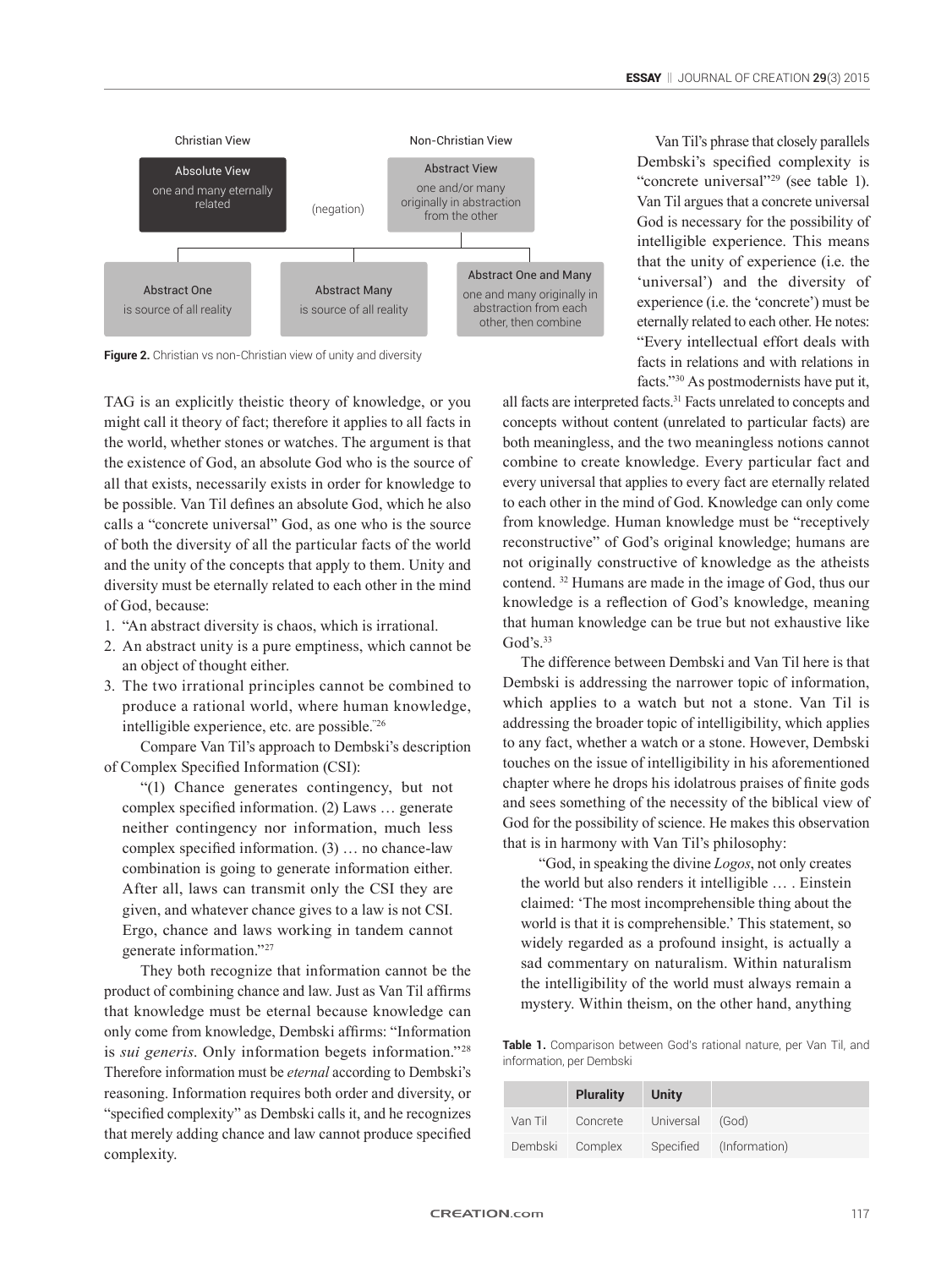other than an intelligible world would constitute a mystery."34

So, despite all of my criticisms of Dembski, there is hope for him yet.

Revelational epistemology—empiricism and rationalism under God and for science

A Christian theory of knowledge must begin with an allknowing God as the source of all the facts of the universe and the human mind's ability to know the world that God made.35 Human sense experience and the human mind are part of that picture, but not the whole picture. To treat either one or both of them as the whole picture would be to make an idol out of an aspect of God's creation. God is the source of the whole picture, and unity and diversity are equally ultimate in God, as the orthodox doctrine of the Trinity demands. God's diversity, the three persons, cannot be denied, leaving God's nature an abstract unity. There is genuine particularity in God. Nor can God's unity be denied in favour of a polytheism of three different gods.<sup>36</sup>

Here, in the nature of God as the absolutely rational, allknowing, ontological Trinity we have the solution to the secularist's problem of knowledge. The Christian does not need to futilely struggle, like Einstein, to explain how an ultimately non-rational universe produced rational, finite creatures able to gain knowledge of their world. Christianity assumes knowledge from the beginning—the eternal knowledge of God. On the assumption of a Christian-theistic



**Figure 3.** Empiricism, rationalism, and revelational epistemology when it intends to speak literally about

epistemology, explaining human knowledge is not the problem that it is in non-Christian views, of trying to rationalize the irrational, trying to create knowledge from the chaotic diversity of sense perceptions that have no connection between them. All knowledge exists eternally in the mind of the omniscient God who planned out everything that would happen before there was a world. Facts and their relation to other facts are eternally determined by the mind of God. We can call this a *revelational epistemology*, in contrast to empiricism and rationalism.37 However, this revelational epistemology allows for knowledge through sense experience and reason. Empiricism cannot get beyond sense perception to knowledge of the external world because it views knowledge as ultimately beginning with sense perception. But because the Christian sees knowledge as ultimately beginning with a lawful, rational God who created and controls the world, the Christian is justified in saying that there is a lawful reality beyond our senses. Since God is the origin of both rational laws and individual facts, the Christian is justified in using his reasoning to apply universal laws to the changing world of sense experience. Assuming the existence of God, Christians have justification for the repeatability of experiments, for the uniformity of nature, and for the abstract rules of logic and math applying to the changing world of sense experience. Finite intelligence requires an absolute Mind in order to function.38

This view of knowledge is consistent with what scriptures teach us, such as: "The fear of the Lord is the beginning

of knowledge" (Proverbs 1:7). It is "in your light do we see light" (Psalms 36:9). Rather than "hollow and deceptive philosophy" based on "the basic principles of this world", the Christian is to recognize that "in Christ are hidden all the treasures of wisdom and knowledge" (Colossians 2:8). This knowledge cannot be limited to spiritual and heavenly matters; it must be comprehensive, including all creation and all history, because God is the sovereign Creator and Ruler of all things. 39

#### Why science needs the Bible

An absolute God can only speak with absolute authority and, as absolute, that authority must extend to all areas of life, including science. An absolute Bible is entailed by an absolute God. The Bible must be regarded as absolutely trustworthy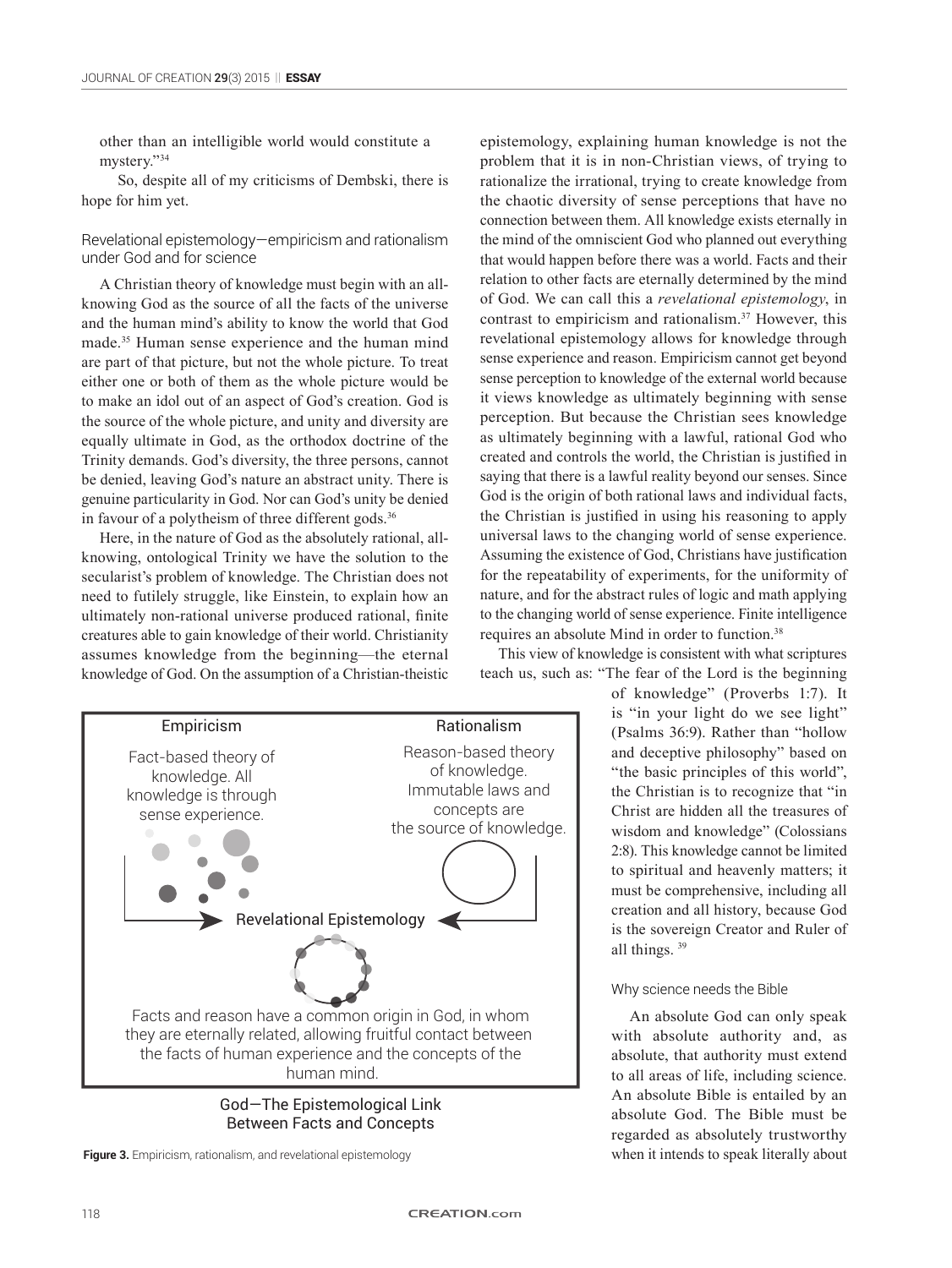physical features of the world and the events of history. Of course, humans can distort God's message but there is no necessity to it when God has absolute rule over His creatures. And this is not to deny that the Bible can use figurative language and common jargon in the culture that is not meant to be scientifically accurate. If the ID advocates want to argue that Genesis 1 is meant by its author to be a poetic depiction of atemporal truths rather than a literal record of creation, that's another issue, although I disagree with them.<sup>40</sup> The leading ID advocates that I quoted don't want the Bible to speak with *any* authority on scientific matters, regardless of whether the Bible teaches a young earth or if it allows for billions of years. Since God knows more than any human can ever know, being the source of all knowledge and all facts, scientists are rationally obligated to fit observations to conform to the teachings of Scripture. Therefore, *if* the Bible teaches that God created the world in six literal days about six thousand years ago, ID advocates and all other scientists are rationally and morally obligated to conduct their scientific investigation controlled by that assumption.

Additionally in support of biblical authority in science, since man has rebelled against God, and God rules over all things, then rebellion against God will manifest itself in all areas of life, including science. Romans 1 says that all men "by their unrighteousness suppress the truth" (Romans 1:18) and that truth specifically includes that nature reveals an eternal Creator. Therefore we would expect that God's redemptive revelation, the Bible, would give us information to correct the sinful reasoning of men about creation and God's role in it. The doctrine of human depravity is not a denial that non-Christians can observe their world and gain all sorts of knowledge about it, often better than Christians. But their God-suppressing mindset leads them to distort their interpretation of what they see in varying degrees, especially when they are aware that an issue involves the existence of God and His demand that they submit to Him. They invent theories with the intent to exclude God, like naturalistic evolution; and then in their isolated focus on that theory, they pretend that they are doing religiously neutral scientific investigation.

Since we humans are finite and our minds are corrupted by sin, we would benefit from clear, written information about the origin of the world that an all-knowing God might be gracious enough to tell us. Ignoring God's Word is not a religiously neutral position to take. God doesn't like it (Matthew 7:21–27; Luke 6:46–49). And specifically, *to ignore the information given in God's redemptive revelation, the Bible, is to implicitly reject the Fall and its noetic effects on man*.

Van Til points out that even before the Fall, God saw it necessary to give man special revelation to properly understand the world.41 Man was never intended to interpret nature apart from special revelation. If even before the Fall man needed special revelation to properly understand the world, how much more after the Fall, when man's sinful mind suppresses the knowledge of God. Man needs his presuppositions corrected by the special revelation of God. As Calvin famously put it:

"For as the aged, or those whose sight is defective, when any book, however fair, is set before them, though they perceive that there is something written are scarcely able to make out two consecutive words, but, when aided by glasses, begin to read distinctly, so Scripture, gathering together the impressions of Deity, which, till then, lay confused in our minds, dissipates the darkness, and shows us the true God clearly."<sup>42</sup>

The ID advocates protest that they don't need an eye doctor to give them a glasses prescription, and even atheist scientists only need a slight refocus, but they certainly don't need a prescription for those nerdy Bible glasses. But they are as self-deceived as the Pharisees (Matthew 9:12). Natural theologians are mistaken to appeal to the 'book of nature' and 'book of Scripture' as independent and equal sources of knowledge.

#### **Conclusion**

In summary, to be true to science and Scripture, ID advocates ought to recognize the necessity of the biblical God for the possibility of any scientific knowledge, whether that is of complex designs in nature or the stone that stubs their toe in a field. They need to recognize that unbelieving scientists can only gain scientific knowledge because, despite what they claim, there is a God who created them and their world, and the unbeliever is acting inconsistently with what his worldview allows when he pursues scientific knowledge. Redemption in Christ is redemption unto true knowledge of God and God's world. Christ redeems creation by redeeming human beings to think God's thoughts after Him in respect to His creation. The resurrection of Christ is the resurrection of science—under Christ's lordship, like everything else in heaven and earth. Our message to non-Christian scientists must be the following, as stated by Van Til:

"The non-Christian scientist must be told that he is dealing with facts that belong to God. He must be told this, not merely in the interest of religion in the narrower sense of the term. He must be told this in the interest of science too, and of culture in general. He must be told that there would be no facts distinguishable from one another unless God had made them and made them thus. He must be told that no hypothesis would have any relevance or bearing on these same facts, except for the providence of God. He must be told that his own mind, with its principles